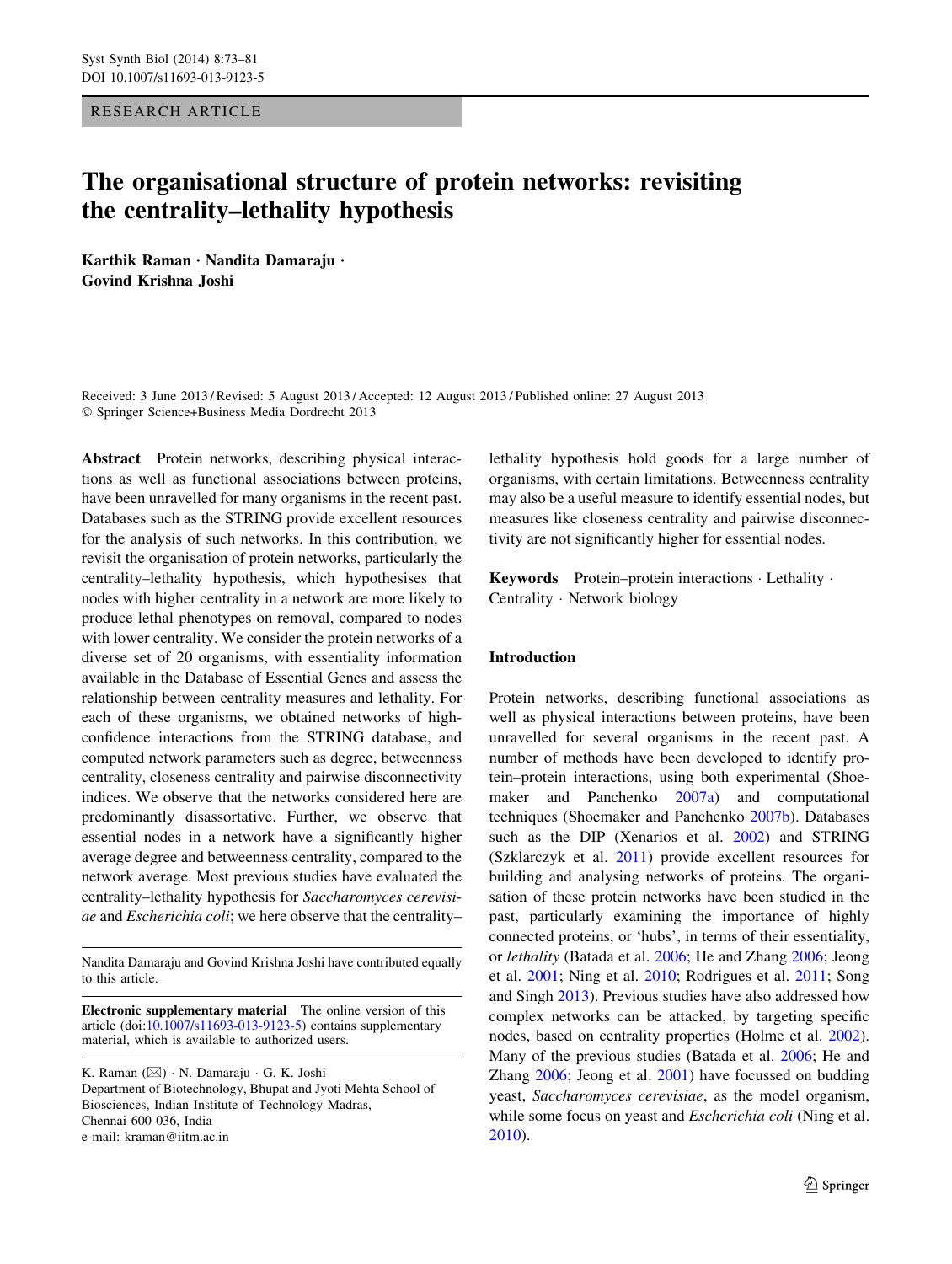In this contribution, we revisit the organisation of protein networks, particularly the centrality–lethality hypothesis (He and Zhang [2006;](#page-8-0) Jeong et al. [2001\)](#page-8-0), assessing the importance of a set of network parameters and centrality measures, for protein networks of a diverse set of 20 organisms. The networks we consider are functional association networks from the STRING database; however, we consider only the interactions and associations reported with high confidence. We analyse various network parameters, such as degree centrality, betweenness centrality, closeness centrality and pairwise disconnectivity index.

In particular, we seek to answer the following questions, across a diverse set of 20 organisms: How are protein networks organised, structurally, in terms of the connectivity of essential and non-essential proteins? Does the centrality– lethality hypothesis hold good for different types of organisms? Do essential proteins hold a special position in the network organisation? What are the important network metrics that can decide if a protein is likely to be essential?

### Methods

## Data

We obtained the protein networks for 20 organisms from the STRING database (STRING version 9.0; [http://string.](http://string.embl.de/) [embl.de/;](http://string.embl.de/) file protein.links.v9.0.txt.gz). We chose these 20

74 K. Raman et al.

organisms, because they had essentiality data available from the Database of Essential Genes (see below). The STRING database (Szklarczyk et al. [2011\)](#page-8-0) includes interactions from published literature describing experimentally identified protein interactions, as well as functional associations from genome sequence analysis using many wellestablished methods based on phylogenetic profiling, domain fusion and gene neighbourhood concepts. For each organism, we considered only the high-confidence interactions, i.e. interactions with a STRING score greater than 700.

Data on essential genes were obtained from the Database of Essential Genes (DEG version 5.0; [http://tubic.tju.](http://tubic.tju.edu.cn/deg/) [edu.cn/deg/\)](http://tubic.tju.edu.cn/deg/). While the DEG indexes proteins using the NCBI GI numbers (GenInfo Identifiers), the STRING indexes proteins using RefSeq/ENSEMBL identifiers. We translated the DEG identifiers to STRING identifiers, using the aliases file provided in the STRING database (file protein.aliases.v9.0.txt.gz). Based on the data in the DEG, we annotated proteins in the networks derived from STRING as essential or non-essential. Some essential proteins may not have high-confidence interactions; this leads to a small discrepancy in the number of proteins listed as essential in DEG for an organism, and the number in the third column of Table 1. The table also lists all the organisms considered in this study, along with statistics on network size, number of essential proteins, as well as the total number of interactions considered.

| Organism (NCBI taxonomy ID)                       | Nodes<br>(proteins) | Essential<br>nodes | $(\%)$      | Edges<br>(interactions) |
|---------------------------------------------------|---------------------|--------------------|-------------|-------------------------|
| Acinetobacter baylyi (62977)                      | 2,546               | 468                | $(18.4\%)$  | 12,996                  |
| Arabidopsis thaliana (3702)                       | 7,090               | 195                | $(2.8\%)$   | 69,603                  |
| Bacillus subtilis (224308)                        | 3,347               | 219                | $(6.5 \%)$  | 20,728                  |
| Caenorhabditis elegans (6239)                     | 5,184               | 192                | $(3.7\%)$   | 46,737                  |
| Escherichia coli (511145)                         | 3,789               | 672                | $(17.7\%)$  | 25,784                  |
| Francisella novicida (401614)                     | 1,415               | 362                | $(25.6\%)$  | 7,587                   |
| Haemophilus influenzae (71421)                    | 1,497               | 592                | $(39.5\%)$  | 8,877                   |
| <i>Helicobacter pylori</i> (85962)                | 1,352               | 298                | $(22.0\% )$ | 7,915                   |
| Mycobacterium tuberculosis (83332)                | 3,295               | 587                | $(17.8\%)$  | 18,445                  |
| Mycoplasma genitalium (243273)                    | 446                 | 363                | $(81.4\%)$  | 3,376                   |
| Mycoplasma pulmonis (272635)                      | 616                 | 288                | $(46.8\%)$  | 3,111                   |
| Pseudomonas aeruginosa (208963)                   | 4,556               | 296                | $(6.5 \%)$  | 21,818                  |
| Saccharomyces cerevisiae (4932)                   | 5,477               | 1,109              | $(20.2 \%)$ | 105,429                 |
| Salmonella enterica serovar typhi (209261)        | 3,491               | 344                | $(9.9\%)$   | 19,650                  |
| Salmonella typhimurium (99287)                    | 3,712               | 204                | $(5.5\%)$   | 20,985                  |
| Staphylococcus aureus NCTC (93061)                | 2,127               | 328                | $(15.4\%)$  | 9,500                   |
| Staphylococcus aureus subsp. aureus N315 (158879) | 1.966               | 296                | $(15.1\%)$  | 9,207                   |
| Streptococcus pneumoniae (170187)                 | 1,718               | 109                | $(6.3\%)$   | 8,597                   |
| Streptococcus sanguinis (388919)                  | 1,801               | 215                | $(11.9\%)$  | 8,315                   |
| Vibrio cholerae (243277)                          | 2,958               | 537                | $(18.2\%)$  | 15,644                  |

Table 1 Summary of the networks considered in this study

The table lists the organisms considered in this study along with their NCBI taxonomy ID, the number of nodes (proteins), the number of essential nodes (as obtained from DEG), and the number of high-confidence interactions between the nodes (as obtained from STRING)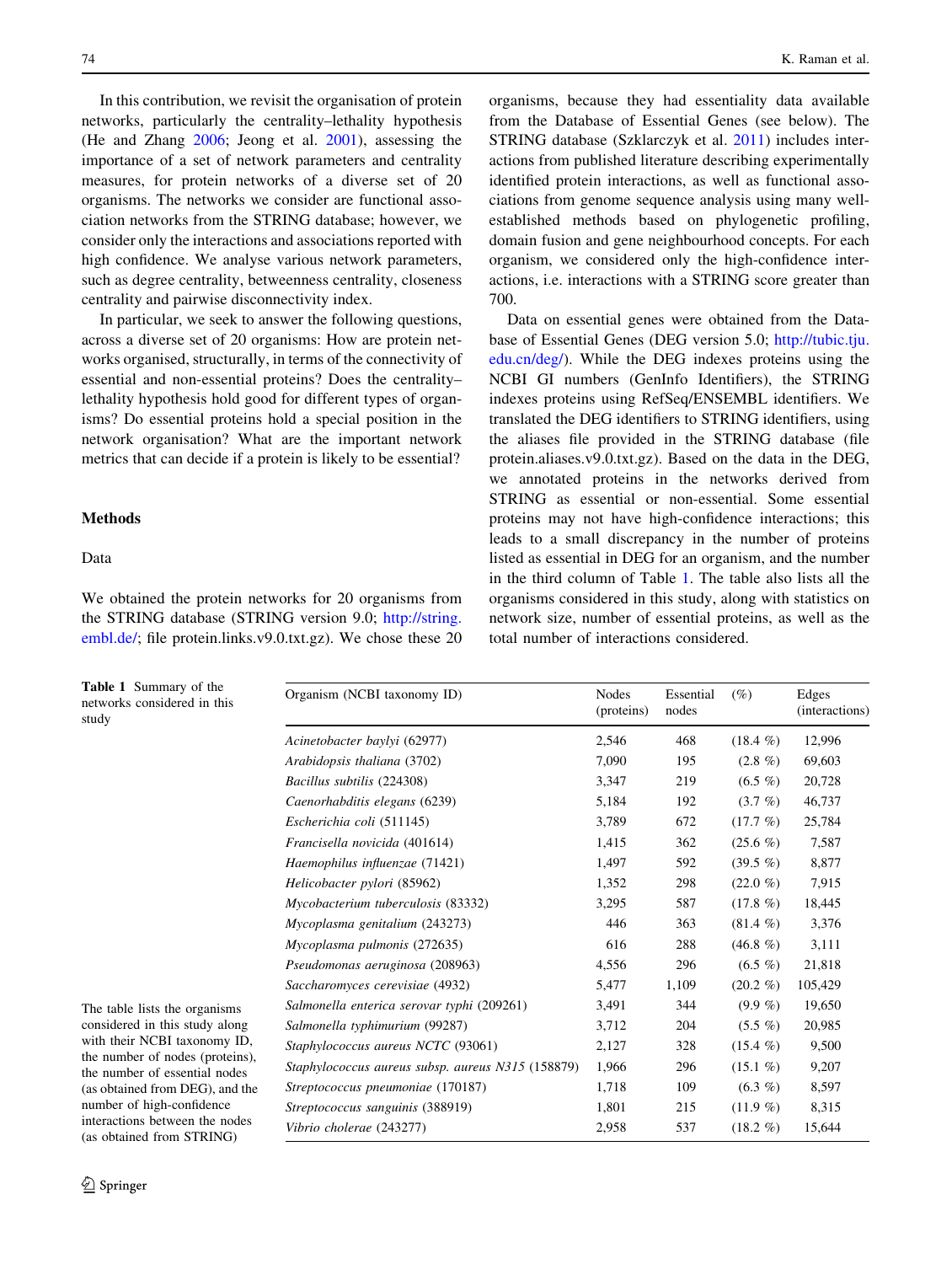#### Network analyses

A number of biological networks have been analysed using concepts from graph theory in computer science. An excellent introduction to network biology, the science of analysing biological networks, can be found elsewhere (Barabási and Oltvai  $2004$ ). For the protein networks we discuss here, the nodes are proteins, and the interactions between proteins comprise edges. Nodes in networks can be characterised by several parameters, which evaluate their importance in the network's structure, from different perspectives. We here describe only few of the important network parameters, which we have used in our study. A more comprehensive review of networks and network parameters can be found elsewhere (Boccaletti et al. [2006](#page-7-0); Newman [2003b](#page-8-0)).

## Degree centrality

Degree centrality, or degree, represents the number of edges or links that a node has to other nodes in the network.

#### Betweenness centrality

Betweenness centrality  $(C_B)$  measures the participation of a node in the shortest parts in a network. For a graph  $G(V,E)$ with  $n$  vertices (nodes), the betweenness centrality of a vertex  $v$  is defined as:

$$
C_B(v) = \sum_{s \neq v \neq t \in V} \frac{\sigma_{st}(v)}{\sigma_{st}}
$$

Here,  $\sigma_{st}$  is the number of shortest paths from s to t, and  $\sigma_{\rm sf}(v)$  is the number of shortest paths from s to t that pass through the vertex  $v$ . Betweenness centrality was first defined by Freeman ([1977\)](#page-7-0).

## Closeness centrality

Closeness centrality  $(C_C)$  is defined as the reciprocal of the sum of all geodesic distances from one vertex to all other vertices in the graph (Sabidussi [1966](#page-8-0)):

$$
C_C(v) = \frac{1}{\sum_{t \in V/v} d_G(v, t)}
$$

Here  $d_G(v,t)$  represents the distance between v and t in the graph. Note that closeness centrality can generally be computed only for a fully connected graph.

#### Pairwise disconnectivity index

The pairwise disconnectivity index was defined by Wingender and co-workers earlier (Potapov et al. [2008\)](#page-8-0), as the

''fraction of those initially connected pairs of vertices in a network which become disconnected if vertex  $v$  is removed from the network'':

$$
Dis(v) = \frac{N_0 - N_{-v}}{N_0}
$$

Here,  $N_0$  is the total number or vertex pairs in the network that are connected by a path of any length in the network, and  $N_{-v}$  is the number of vertex pairs that remain connected following the removal of vertex  $v$ . We computed these values for every node in each of the networks, using MATLAB and the Boost Graph Library for MATLAB [\(http://dgleich.github.io/matlab-bgl/](http://dgleich.github.io/matlab-bgl/)).

#### Assortativity

Newman [\(2003a\)](#page-8-0) defined a measure to quantify the assortativity of networks with discrete types of nodes. In our networks, we have two types of nodes—essential and nonessential. We compute the assortativity coefficient as defined by Newman:

$$
r = \frac{Tr \mathbf{e} - ||\mathbf{e}^2||}{1 - ||\mathbf{e}^2||}
$$

where e is a  $2 \times 2$  matrix indicating the fraction of edges between nodes of different types (essential and nonessential).  $e_{ii}$  in the matrix represents the fraction of edges in the network between a node of type  $i$  and a node of type  $j$ . The trace of a matrix is the sum of the main diagonal elements, while  $\|\cdot\|$  denotes the sum of all the elements in the corresponding matrix.

### Results

We analysed the relationships between essentiality and network parameters such as degree centrality, betweenness centrality, closeness centrality and pairwise disconnectivity index. We performed these analyses for 20 organisms with data available in the DEG. While Arabidopsis thaliana had the smallest fraction of essential genes, some of the very small organisms had very large fractions of essential genes, viz. Mycoplasma genitalium (81.4 %) and M. pulmonis (46.8 %). This is understandable, given that these organisms have very small genomes, and that a large number of genes in their genomes might not be redundant, but rather have very important functions for the survival of the organism. S. cerevisiae has its 5,477 proteins connected through a large number of high confidence interactions. About 20 % of the proteins in S. cerevisiae are essential. E. coli has 3,789 proteins in its network, with about 18 % of its nodes being essential.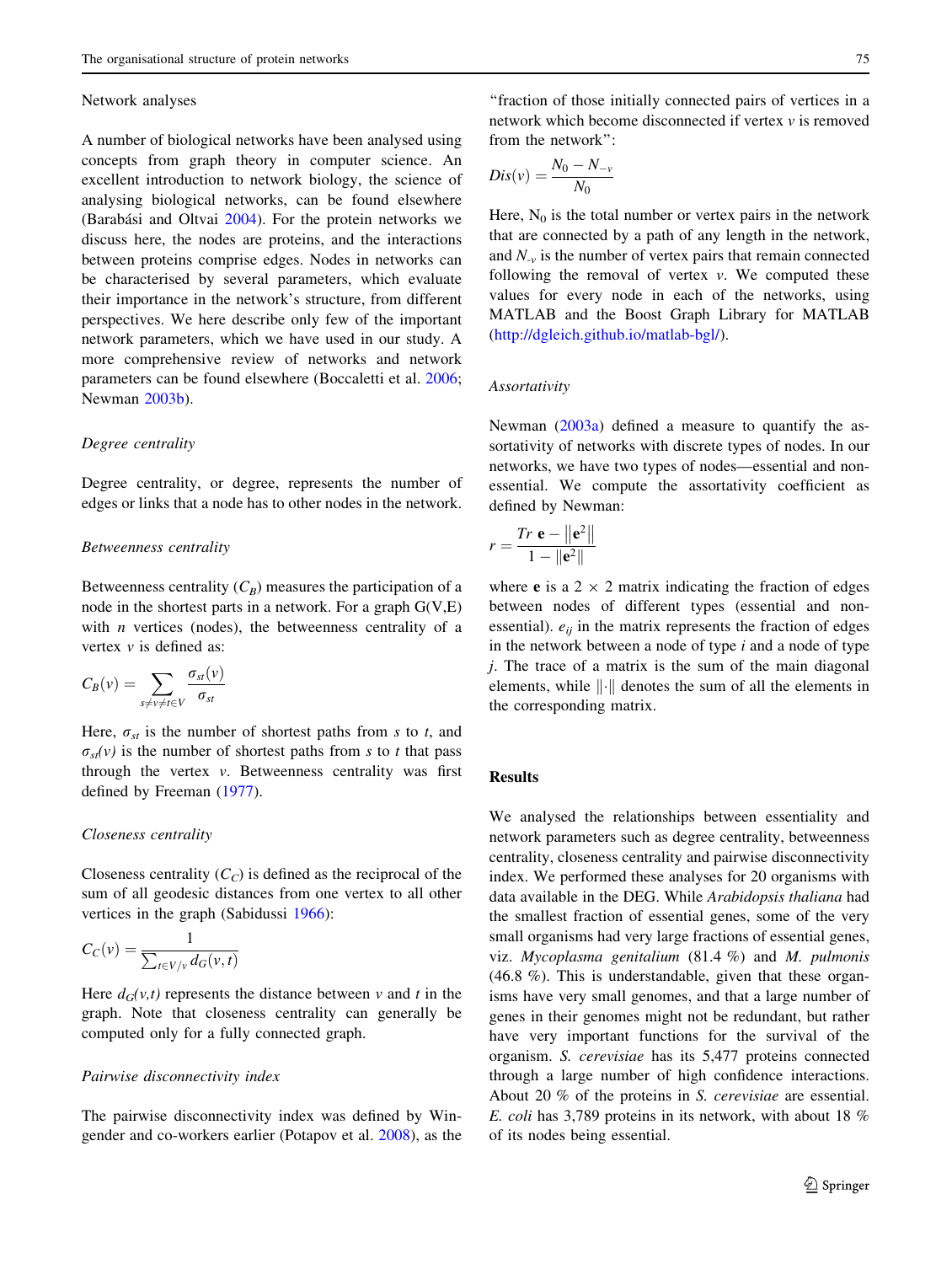Protein networks are predominantly disassortative/ essential proteins tend to connect to non-essential proteins

We observe that nearly all of the protein networks studied here show low assortativity. Table 2 illustrates the distribution of various edge types (essential–essential, nonessential–non-essential and essential–non-essential) as well as the assortativity coefficients, computed according to Newman [\(2003a\)](#page-8-0). If a network is assortative, then a vast majority of the edges must connect like nodes. In the protein network of S. typhi, which has an assortativity coefficient of 0.55, we observe that 85 % of the connections are between like nodes. In all the other networks, the assortativity coefficient is less than 0.5; even though a number of edges connect non-essential nodes amongst themselves, relatively few edges connect essential nodes amongst themselves, leading to low overall assortativity.

Do essential nodes differ significantly in certain metrics?

Many previous studies have highlighted the critical roles played by 'hubs', or highly connected proteins in protein networks (He and Zhang [2006;](#page-8-0) Jeong et al. [2001\)](#page-8-0); the centrality–lethality hypothesis essentially implies that proteins essential for an organism's survival are likely to have a higher degree (Jeong et al. [2001\)](#page-8-0). We here examine multiple metrics, in addition to degree, as to whether essential proteins in the networks differ in terms of metrics such as betweenness centrality, closeness centrality and pairwise disconnectivity index. We address this question by means of a simple statistical test: our null hypothesis is that essential nodes have the same average value of a metric (degree, betweenness centrality, etc.) as the entire set of nodes in the network. We consider the set of essential nodes (E) as a particular subsample of the entire set of nodes  $(N)$ . Following this, we create  $10<sup>6</sup>$  random subsamples of size  $|E|$  from N. We then compute a *p*-value, as the probability of observing a mean value of the metric (in these random subsamples) greater than equal to that of E. Table [3](#page-4-0) lists these values for degree, betweenness centrality, closeness centrality and pairwise disconnectivity index, for each of the 20 organisms. For example, in S. cerevisiae, we observe that the degree and betweenness centrality are significantly higher for essential nodes, vis-a` vis the entire network ( $p < 10^{-6}$ ). Indeed, it can be clearly seen that the average degree for essential nodes is

Table 2 Assortativity coefficients for the networks considered in this study

| Organism                                 | Nodes (proteins) |       | Fractions of edges of different types |       | Total edges | Assortativity (r) |  |
|------------------------------------------|------------------|-------|---------------------------------------|-------|-------------|-------------------|--|
|                                          |                  | EE    | <b>NE</b>                             | NN    |             |                   |  |
| Arabidopsis thaliana                     | 7,090            | 0.002 | 0.066                                 | 0.932 | 69,603      | 0.034             |  |
| Caenorhabditis elegans                   | 5,184            | 0.005 | 0.100                                 | 0.895 | 46,737      | 0.041             |  |
| Helicobacter pylori                      | 1,352            | 0.105 | 0.390                                 | 0.505 | 7,915       | 0.071             |  |
| Streptococcus pneumoniae                 | 1,718            | 0.019 | 0.171                                 | 0.810 | 8,597       | 0.084             |  |
| Mycoplasma genitalium                    | 446              | 0.825 | 0.158                                 | 0.017 | 3,376       | 0.088             |  |
| Haemophilus influenzae                   | 1,497            | 0.249 | 0.454                                 | 0.296 | 8,877       | 0.090             |  |
| Salmonella typhimurium                   | 3,712            | 0.020 | 0.145                                 | 0.836 | 20,985      | 0.135             |  |
| Saccharomyces cerevisiae                 | 5,477            | 0.193 | 0.371                                 | 0.436 | 105,429     | 0.212             |  |
| Pseudomonas aeruginosa                   | 4,556            | 0.047 | 0.168                                 | 0.785 | 21,818      | 0.265             |  |
| Mycobacterium tuberculosis               | 3,295            | 0.141 | 0.294                                 | 0.565 | 18,445      | 0.284             |  |
| Escherichia coli                         | 3,789            | 0.149 | 0.261                                 | 0.590 | 25,784      | 0.352             |  |
| <b>Bacillus</b> subtilis                 | 3,347            | 0.068 | 0.159                                 | 0.773 | 20,728      | 0.367             |  |
| Mycoplasma pulmonis                      | 616              | 0.658 | 0.216                                 | 0.126 | 3,111       | 0.397             |  |
| Vibrio cholerae                          | 2,958            | 0.176 | 0.251                                 | 0.573 | 15,644      | 0.404             |  |
| Streptococcus sanguinis                  | 1,801            | 0.184 | 0.252                                 | 0.565 | 8,315       | 0.411             |  |
| Staphylococcus aureus subsp. aureus N315 | 1,966            | 0.235 | 0.274                                 | 0.491 | 9,207       | 0.413             |  |
| Acinetobacter baylyi                     | 2,546            | 0.263 | 0.278                                 | 0.459 | 12,996      | 0.422             |  |
| Francisella novicida                     | 1,415            | 0.360 | 0.287                                 | 0.353 | 7,587       | 0.426             |  |
| Staphylococcus aureus NCTC               | 2,127            | 0.245 | 0.238                                 | 0.517 | 9,500       | 0.486             |  |
| Salmonella enterica serovar typhi        | 3,491            | 0.137 | 0.149                                 | 0.714 | 19,650      | 0.554             |  |

EE Essential–Essential, NE Non-essential–Essential, NN Non-essential–Non-essential

The table lists the different organisms along with the fraction of different types of edges and the assortativity coefficient, computed as indicated in the text. The list is sorted in increasing order of the assortativity coefficient (r)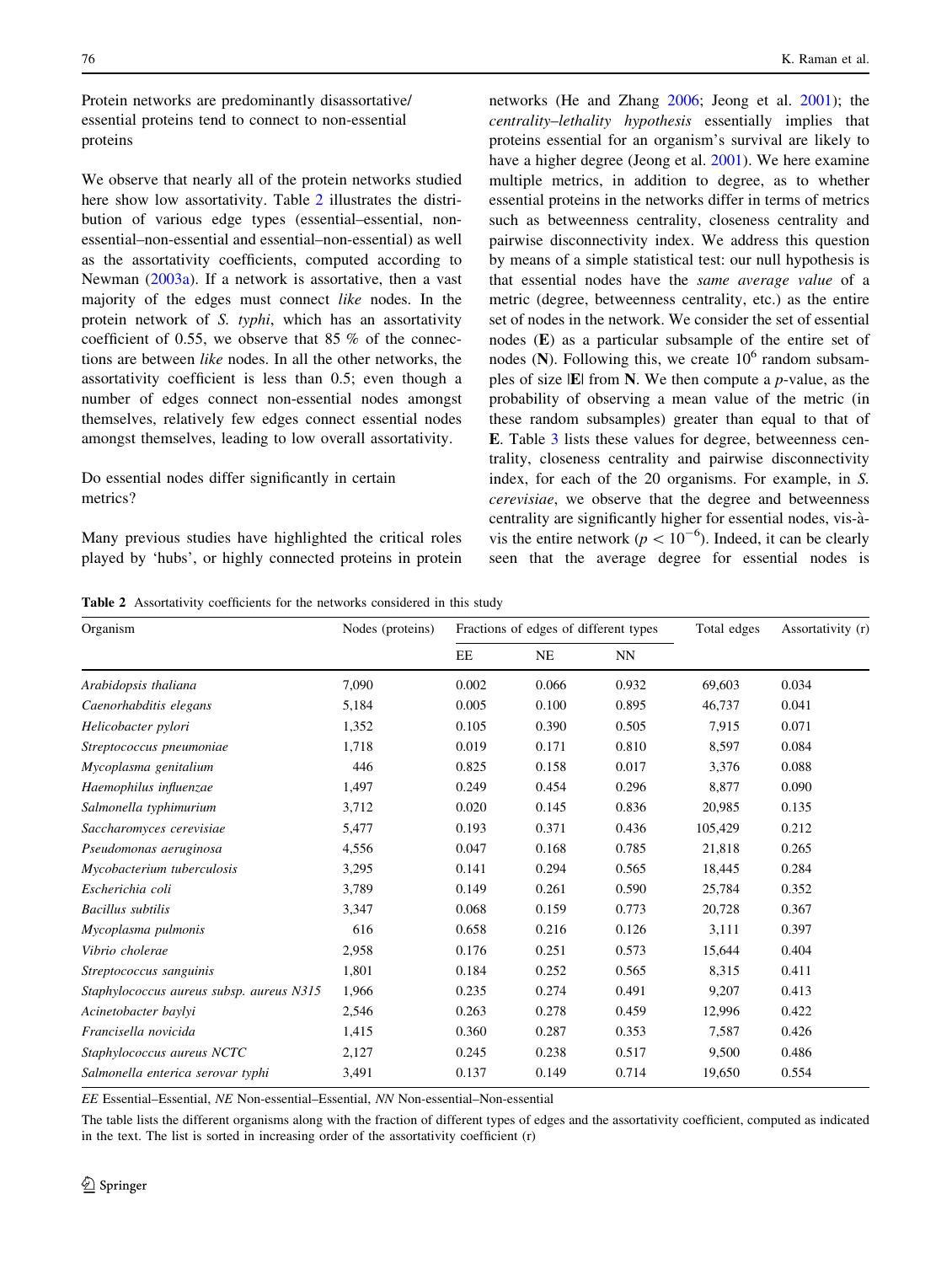<span id="page-4-0"></span>**Table 3** p-values for the significance of deviation of the mean of different metrics for the set of essential nodes vis-à-vis all nodes in a network

| Organism                                 | $p$ (degree)          | $p$ (Betweenness<br>centrality) | $p$ (Closeness<br>centrality) | $p$ (Pairwise<br>disconnectivity index) |  |
|------------------------------------------|-----------------------|---------------------------------|-------------------------------|-----------------------------------------|--|
| Acinetobacter baylyi                     | $< 10^{-6}$           | $< 10^{-6}$                     | 0.22                          | 0.14                                    |  |
| Arabidopsis thaliana                     | $8.52 \times 10^{-3}$ | 0.05                            | 0.18                          | 0.15                                    |  |
| <b>Bacillus</b> subtilis                 | $< 10^{-6}$           | $< 10^{-6}$                     | 0.89                          | 0.40                                    |  |
| Caenorhabditis elegans                   | $8.40 \times 10^{-5}$ | 0.25                            | 0.10                          | 0.01                                    |  |
| Escherichia coli                         | $< 10^{-6}$           | $< 10^{-6}$                     | 0.92                          | 0.98                                    |  |
| Francisella novicida                     | $< 10^{-6}$           | $< 10^{-6}$                     | 0.50                          | 0.49                                    |  |
| Haemophilus influenzae                   | $< 10^{-6}$           | 0.26                            | 0.22                          | 0.36                                    |  |
| Helicobacter pylori                      | $< 10^{-6}$           | $6.55 \times 10^{-4}$           | 0.86                          | 0.03                                    |  |
| Mycobacterium tuberculosis               | $< 10^{-6}$           | $< 10^{-6}$                     | 0.20                          | 0.07                                    |  |
| Mycoplasma genitalium                    | $< 10^{-6}$           | 0.05                            | 0.76                          | 0.18                                    |  |
| Mycoplasma pulmonis                      | $< 10^{-6}$           | $< 10^{-6}$                     | 0.87                          | 0.00                                    |  |
| Pseudomonas aeruginosa                   | $< 10^{-6}$           | $< 10^{-6}$                     | 0.14                          | 0.05                                    |  |
| Saccharomyces cerevisiae                 | $< 10^{-6}$           | $< 10^{-6}$                     | 0.28                          | 0.09                                    |  |
| Salmonella enterica serovar typhi        | $< 10^{-6}$           | $< 10^{-6}$                     | 0.92                          | 0.06                                    |  |
| Salmonella typhimurium                   | $< 10^{-6}$           | 0.0163                          | 0.85                          | 0.15                                    |  |
| Staphylococcus aureus NCTC               | $< 10^{-6}$           | $< 10^{-6}$                     | 0.24                          | 0.18                                    |  |
| Staphylococcus aureus subsp. aureus N315 | $< 10^{-6}$           | $< 10^{-6}$                     | 0.96                          | 0.05                                    |  |
| Streptococcus pneumoniae                 | $2 \times 10^{-6}$    | $7.14 \times 10^{-4}$           | 0.57                          | 0.11                                    |  |
| Streptococcus sanguinis                  | $< 10^{-6}$           | $< 10^{-6}$                     | 0.61                          | $< 10^{-6}$                             |  |
| Vibrio cholerae                          | $< 10^{-6}$           | $< 10^{-6}$                     | 0.57                          | 0.89                                    |  |

Poor p values  $(p > 0.01)$  have been shown in bold. The table clearly shows that metrics such as closeness centrality and pairwise disconnectivity index cannot be used to selectively delineate essential nodes

significantly higher than the network average, for each of the 20 organisms considered. Interestingly, in addition to degree centrality, betweenness centrality also is significantly higher ( $p < 0.01$ ), for 15 of the 20 organisms considered here.

In stark contrast, closeness centrality and pairwise disconnectivity index for yeast are not significantly different for essential nodes compared to the entire network  $(p = 0.28$  and  $p = 0.09$  respectively). It is clear from the table that metrics such as closeness centrality and pairwise disconnectivity index do not vary significantly for essential nodes, for all of the organisms considered here.

Degree and betweenness centrality correlate with lethality in many organisms

Does degree or betweenness centrality form a strong indicator of lethality? To address this, we computed the fraction of nodes that are essential, in a set of proteins having a degree greater than a specified value. Figure [1](#page-5-0) shows a plot to this end for S. cerevisiae, E. coli, Staphylococcus aureus NCTC and Mycobacterium tuberculosis: the horizontal axis represents increasing node degrees, indicated as percentiles  $(x)$ ; such a representation also hints

at the degree distribution. The vertical axis indicates the fraction of essential nodes in  $N_x \in N$ , where  $N_x$  is the set of nodes with degrees in the xth percentile and above, i.e.  $N_{90}^d$ is the set of nodes with degrees (indicated by the superscript  $d$ ) in the 90th percentile and above (top 10 % of nodes with highest degrees). In S. cerevisiae, we see that for  $N_{90}^d$ , 43.8 % nodes are essential, compared to 20.2 % in the entire network (also see Table [4\)](#page-6-0). A similar plot for betweenness centrality is shown in Fig. [2](#page-6-0). For  $N_{90}^{bc}$  (the superscript bc denotes betweenness centrality), 29  $%$  of the nodes are essential. Online Resources 1 and 2 show similar plots for the remaining organisms. Table [4](#page-6-0) summarises the  $N_{90}$  data for degree and betweenness centrality. Overall, we observe that, for most organisms, there is a clear increase in the fraction of essential nodes (albeit gradual), with increase in degree or betweenness centrality.

Closeness centrality and pairwise disconnectivity index are not strong indicators of essentiality

We computed closeness centrality for every node in the 20 different networks. Online Resource 3 indicates the variation of the fraction of essential nodes in the 20 organisms with increasing closeness centrality. Clearly, we observe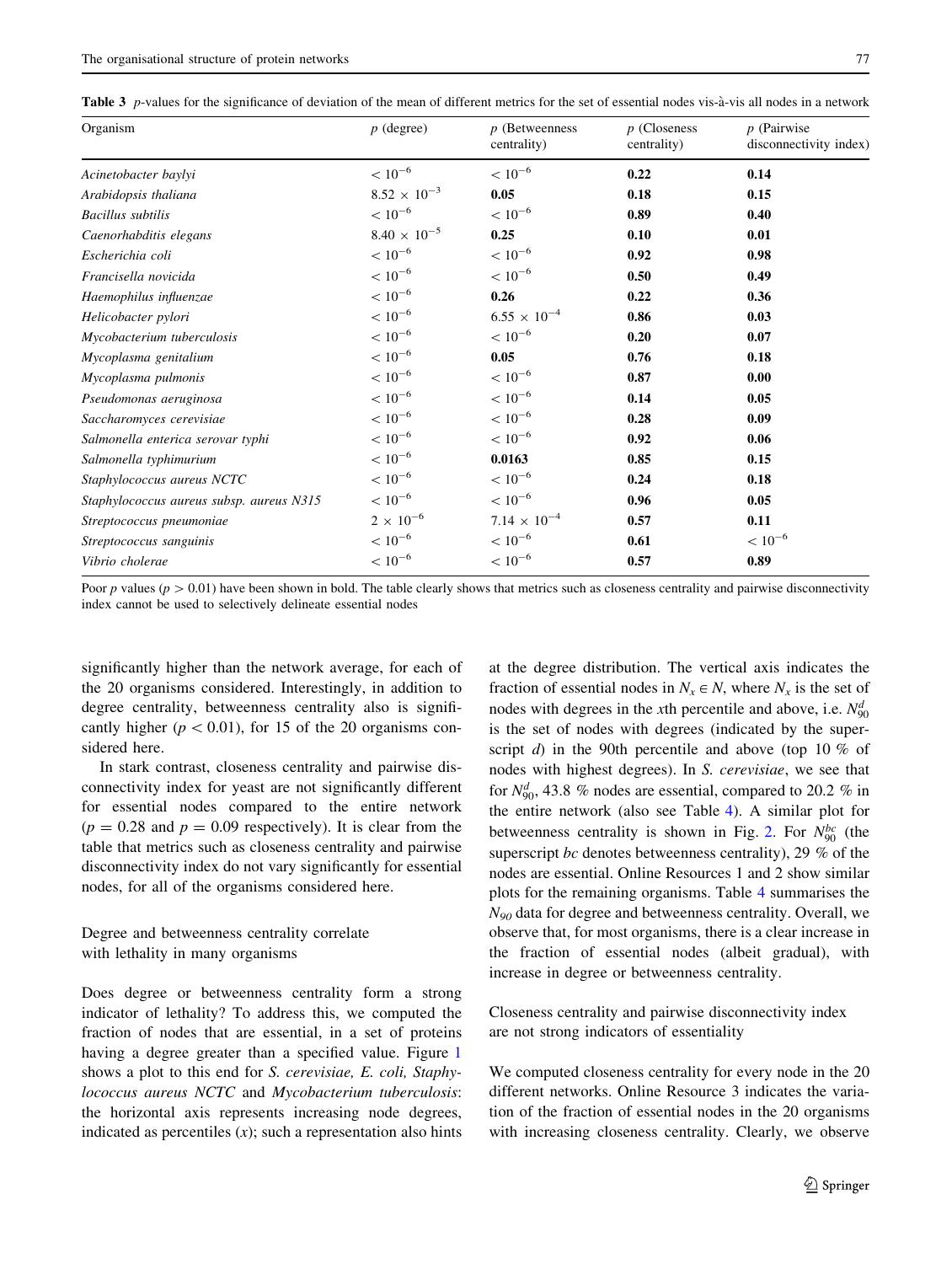<span id="page-5-0"></span>Fig. 1 Variation in fraction of essential nodes, with increase in degree. The horizontal axis represents increasing node degrees, indicated as percentiles  $(x)$ , while the *vertical* axis indicates the fraction of essential nodes in  $N_x^d$ , the set of nodes with degrees in the xth percentile and above. For simplicity, four example organisms are shown: a S. cerevisiae,  $\mathbf b$  E. coli,  $\mathbf c$  S. aureus NCTC and d M. tuberculosis. To illustrate, in panel (d), M. tuberculosis, about 31 % the nodes with the highest 30 % of degrees (nodes in  $N_{70}^d$ ) are essential. This increases to 33 % in  $N_{90}^d$ . In panel (a), S. cerevisiae, about 37 % of the nodes in  $N_{70}^d$  are essential, which rises to 44 % in  $N_{90}^d$ . For further details, see text



that with increasing closeness centrality, there is no appreciable change in the fraction of essential nodes. In most cases, we can observe that the fraction of essential nodes remains unaffected, for instance, when one compares  $N_{20}^{cc}$  and  $N_{80}^{cc}$ .

We also computed the pairwise disconnectivity index (Potapov et al. [2008\)](#page-8-0) for every node in each of the organisms. Online Resource 4 indicates the variation of the fraction of essential nodes in the 20 organisms with increasing pairwise disconnectivity indices. The sparse plots and the large gaps between successive points in the plots indicate that a very large fraction of nodes share the same pairwise disconnectivity index; further, the fraction of essential nodes does not increase very much with an increase in pairwise disconnectivity index, suggesting that this is not a very powerful metric to evaluate the lethality of a node. These observations reiterate the statistical tests illustrated in Table [3,](#page-4-0) which showed that the set of essential nodes do not differ significantly from the set of all nodes in the network, in terms of metrics such as closeness centrality or pairwise disconnectivity index.

## Discussion

Understanding the structural organisation of protein networks holds the key to understanding biological function, as well as the design principles of biological networks. As several protein networks have become readily available, it is now possible to ask several questions about the structural organisation of these networks, and examine the roles played by different proteins in such networks. The identification and analysis of essential proteins in an organism serves more than one purpose: (1) such proteins may be functionally very important, and mediate a number of biological processes (Batada et al. [2006\)](#page-7-0), (2) such proteins, particularly in a pathogenic organism, may be of particular interest as drug targets (Flórez et al. [2010](#page-7-0); Verkhedkar et al. [2007\)](#page-8-0). The identification of essential genes/proteins in an organism experimentally is a challenging, expensive and time-consuming task. Therefore, it is important to identify likely essential proteins in organisms through computational analyses. It is already possible to identify important metabolic enzymes through computational techniques such as flux balance analysis (Joyce and Palsson [2008](#page-8-0); Kauffman et al. [2003\)](#page-8-0). While such methods are powerful, they also require data on the stoichiometry of individual reactions, and are restricted to enzymes/metabolic genes. Protein networks, on the other hand, encompass the entire proteome of an organism—therefore, an analysis of protein network structure may provide a better picture of essential proteins in an organism.

Although there are many metrics commonly used in graph theory and network biology, there is no clear understanding of the best metric to predict essentiality/ lethality in biological systems. For example, even though betweenness centrality has been suggested as an important metric to identify critical nodes in a network (Holme et al.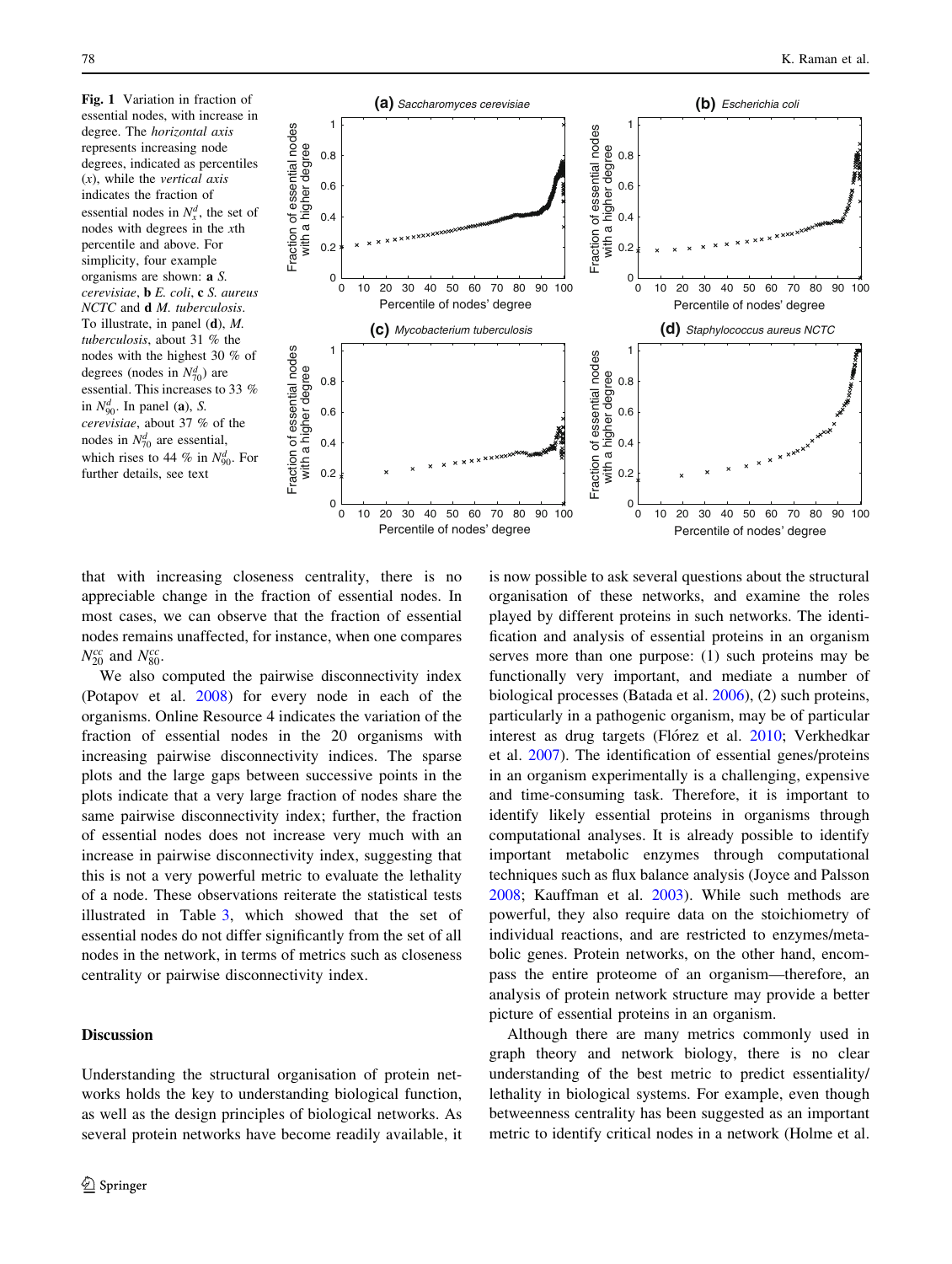<span id="page-6-0"></span>Table 4 Fraction of essential proteins in the top 10 % of nodes (by degree, by betweenness centrality)

| Organism                                 | <b>Nodes</b><br>(proteins) $ N_0 $ | Essential<br>nodes<br>in $N_0$ | $(\%)$ | $\left N_{90}^{d}\right $ | Essential<br>nodes<br>in $N_{90}^d$ | $(\%)$  | $ N_{90}^{bc} $ | Essential<br>nodes<br>in $N_{90}^{bc}$ | $(\%)$ |
|------------------------------------------|------------------------------------|--------------------------------|--------|---------------------------|-------------------------------------|---------|-----------------|----------------------------------------|--------|
| Acinetobacter baylyi                     | 2,546                              | 468                            | (18.4) | 258                       | 138                                 | (53.5)  | 257             | 101                                    | (39.3) |
| Arabidopsis thaliana                     | 7,090                              | 195                            | (2.8)  | 717                       | 29                                  | (4.0)   | 710             | 24                                     | (3.4)  |
| <b>Bacillus</b> subtilis                 | 3,347                              | 219                            | (6.5)  | 338                       | 71                                  | (21.0)  | 335             | 53                                     | (15.8) |
| Caenorhabditis elegans                   | 5,184                              | 192                            | (3.7)  | 519                       | 34                                  | (6.6)   | 519             | 27                                     | (5.2)  |
| Escherichia coli                         | 3,789                              | 672                            | (17.7) | 407                       | 150                                 | (36.9)  | 379             | 118                                    | (31.1) |
| Francisella novicida                     | 1,415                              | 362                            | (25.6) | 147                       | 102                                 | (69.4)  | 142             | 63                                     | (44.4) |
| Haemophilus influenzae                   | 1,497                              | 592                            | (39.5) | 160                       | 89                                  | (55.6)  | 150             | 62                                     | (41.3) |
| Helicobacter pylori                      | 1,352                              | 298                            | (22.0) | 140                       | 48                                  | (34.3)  | 136             | 40                                     | (29.4) |
| Mycobacterium tuberculosis               | 3,295                              | 587                            | (17.8) | 330                       | 109                                 | (33.0)  | 330             | 99                                     | (30.0) |
| Mycoplasma genitalium                    | 446                                | 363                            | (81.4) | 45                        | 45                                  | (100.0) | 46              | 40                                     | (87.0) |
| Mycoplasma pulmonis                      | 616                                | 288                            | (46.8) | 63                        | 61                                  | (96.8)  | 62              | 45                                     | (72.6) |
| Pseudomonas aeruginosa                   | 4,556                              | 296                            | (6.5)  | 468                       | 77                                  | (16.5)  | 456             | 61                                     | (13.4) |
| Saccharomyces cerevisiae                 | 5,477                              | 1,109                          | (20.2) | 548                       | 240                                 | (43.8)  | 548             | 159                                    | (29.0) |
| Salmonella enterica serovar typhi        | 3,491                              | 344                            | (9.9)  | 355                       | 103                                 | (29.0)  | 350             | 66                                     | (18.9) |
| Salmonella typhimurium                   | 3,712                              | 204                            | (5.5)  | 395                       | 45                                  | (11.4)  | 372             | 37                                     | (9.9)  |
| Staphylococcus aureus NCTC               | 2,127                              | 328                            | (15.4) | 221                       | 128                                 | (57.9)  | 213             | 72                                     | (33.8) |
| Staphylococcus aureus subsp. aureus N315 | 1,966                              | 296                            | (15.1) | 200                       | 115                                 | (57.5)  | 197             | 68                                     | (34.5) |
| Streptococcus pneumoniae                 | 1,718                              | 109                            | (6.3)  | 180                       | 25                                  | (13.9)  | 172             | 22                                     | (12.8) |
| Streptococcus sanguinis                  | 1,801                              | 215                            | (11.9) | 181                       | 80                                  | (44.2)  | 181             | 58                                     | (32.0) |
| Vibrio cholerae                          | 2,958                              | 537                            | (18.2) | 314                       | 130                                 | (41.4)  | 296             | 83                                     | (28.0) |

The table lists all organisms considered in this study, along with the numbers and fraction of essential nodes in the entire network, as well as for sets of nodes with the highest degree or betweenness centralities. The table clearly illustrates the *enrichment* of essential nodes in the  $N_{90}$  sets: in all cases, there is an increase in the fraction of essential proteins in the  $N_{90}$  sets, more so in some organisms compared to others

Fig. 2 Variation in fraction of essential nodes, with increase in betweenness centrality. The horizontal axis represents increasing node betweenness centralities, indicated as percentiles  $(x)$ , while the vertical axis indicates the fraction of essential nodes in  $N_x^{bc}$ , the set of nodes with betweenness centralities in the xth percentile and above. For further details, see text

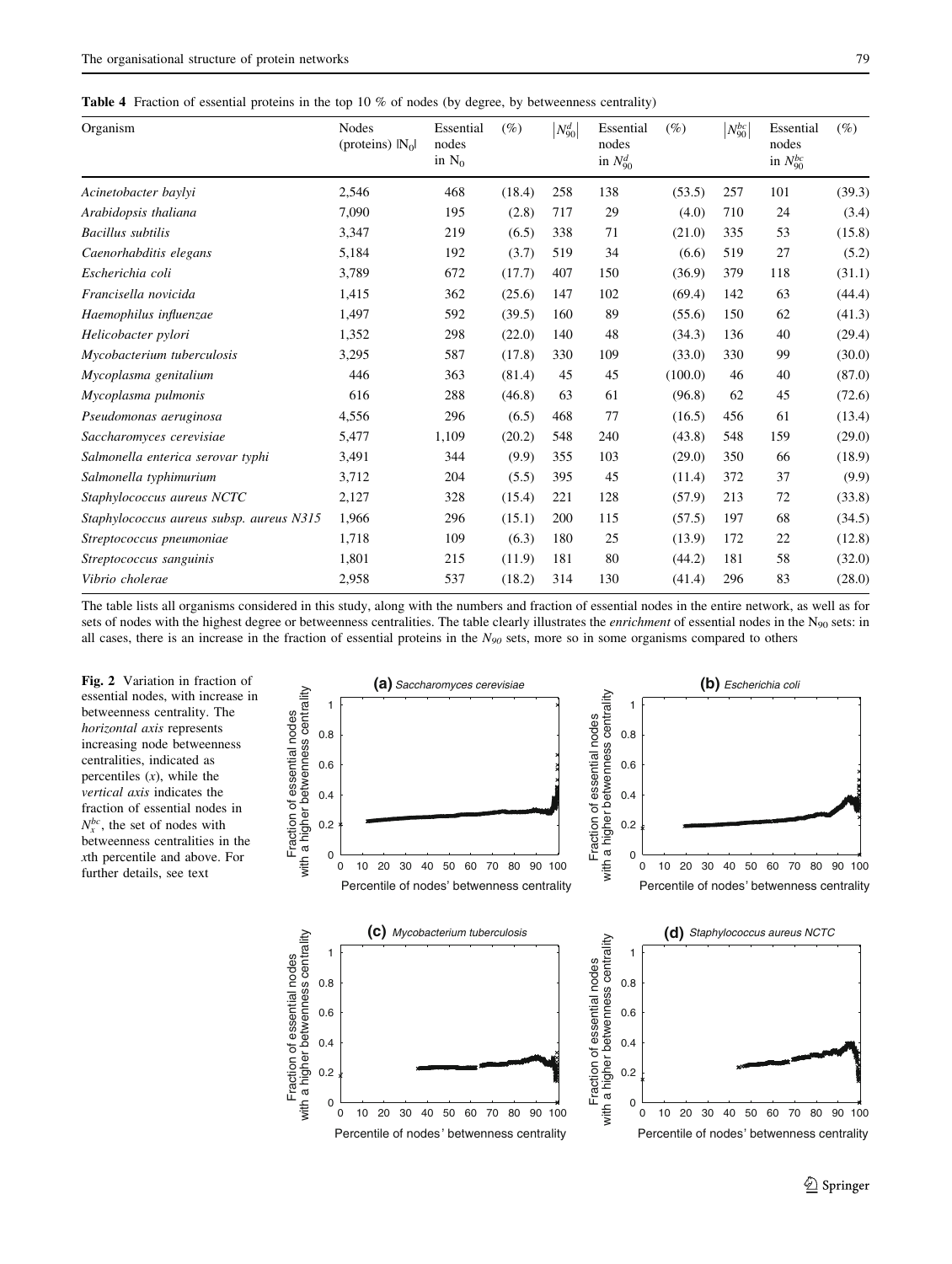<span id="page-7-0"></span>[2002\)](#page-8-0), other researchers have argued that betweenness centrality may be less informative in many cases (Potapov et al. [2008\)](#page-8-0).

Following our analysis of multiple network measures in this study, we make three broad observations, for a set of diverse organisms. Firstly, we observe that nearly all the protein networks considered in this study are disassortative; this is in agreement with previous studies by Newman [\(2002](#page-8-0)). Also, most interactions happen amongst nonessential proteins, or between essential and non-essential proteins; interactions amongst essential proteins are much rarer. Secondly, we observe that essential nodes have a significantly higher average degree compared to the network average in all organisms; the centrality–lethality hypothesis thus appears to hold for a larger set of organisms. However, the rate at which the fraction of essential nodes increases, with increase in degree is slow. For example, in M. tuberculosis, about 31 % the nodes with the highest 30 % of degrees (nodes in  $N_{70}^d$ ) are essential. This increases to only 33 % in  $N_{90}^d$ . Only at much higher degrees (top 2 %), does the fraction of essential nodes near 49 %. Even in S. cerevisiae, about 37 % of the nodes in  $N_{70}^d$  are essential, which rises to 44 % in  $N_{90}^d$ ; only in  $N_{99}^d$  do we observe nearly 73 % essential nodes. Therefore, while higher degree may be an indicator of lethality in general, high degree does not automatically imply lethality. The average betweenness centrality for essential proteins is significantly higher compared to the network average in most organisms considered here; however, similar to degree, high betweenness centrality does not automatically imply essentiality. Perhaps, it would be fruitful to explore combinations of metrics, which may have a stronger association with lethality. Finally, we observe that metrics such as closeness centrality and pairwise disconnectivity index, while useful to predict/analyse critical nodes in complex networks, are insufficient to predict lethality of proteins in the networks.

Our work does have its limitations. Firstly, we consider protein networks that are composed not only of physical interactions, but also functional associations. However, we consider only the high-confidence associations reported in the STRING database, which should considerably limit any false positive associations in our networks. The advantage, however, is that, these interactions present a more complete view of protein function within a cell, in comparison with networks composed merely of physically interacting protein pairs. While we have considered more organisms than some of the previous studies, it is possible that our results could be altered if we were to consider a much larger and even more diverse set of organisms. Here, we are quite limited by the availability of data on gene essentiality in various organisms. Further, we are also currently limited by the gaps in our existing knowledge of essential genes in the organisms considered; in particular, we would be limited by any gaps in the DEG.

Overall, the major contribution of this study is that the identification of hubs or highly connected proteins is insufficient to identify essential proteins in networks. Importantly, we perform an extensive analysis of protein networks of 20 diverse organisms, which, to our knowledge, has not been carried out before. These organisms differ substantially in the number of proteins, the fraction of essential proteins, the density of interactions and so on. Therefore, our analysis across this diverse set of organisms scrutinises the centrality–lethality hypothesis more critically, and enables us to make general statements about the associations between centrality and lethality for different organisms. Although degree centrality, betweenness centrality and lethality are correlated in many organisms, it is still not possible to predict lethal nodes in an organism to a large degree of accuracy using merely degree/betweenness. Further, we observe that metrics like pairwise disconnectivity index are much poorer indicators of essentiality in protein networks, despite the fact it is a useful metric to analyse critical nodes in complex networks (Potapov et al. [2008](#page-8-0)). Indeed, our results reiterate the observation by Roy and others (Roy [2012;](#page-8-0) Roy and Filkov [2009\)](#page-8-0) that individual metrics may not be sufficient to analyse the phenotypes of an organism. Our results warrant a further exploration of the organisation of protein networks; a mere analysis of hubs in a network may not completely explain the complex organisation of protein networks.

Acknowledgments Funding from IIT Madras and the seed grant BIO/12-13/579/NFSC/KARH is gratefully acknowledged. KR wishes to thank Dr. Saketha Nath (IIT Bombay) for several useful discussions.

Conflict of interest The authors declare that they have no conflict of interest.

#### References

- Barabási A-L, Oltvai ZN (2004) Network biology: understanding the cell's functional organization. Nat Rev Genet 5:101–113. doi:[10.](http://dx.doi.org/10.1038/nrg1272) [1038/nrg1272](http://dx.doi.org/10.1038/nrg1272)
- Batada NN, Hurst LD, Tyers M (2006) Evolutionary and physiological importance of hub proteins. PLoS Comput Biol 2:e88. doi[:10.1371/journal.pcbi.0020088](http://dx.doi.org/10.1371/journal.pcbi.0020088)
- Boccaletti S, Latora V, Moreno Y et al (2006) Complex networks: structure and dynamics. Phys Rep 424:175–308. doi:[10.1016/j.](http://dx.doi.org/10.1016/j.physrep.2005.10.009) [physrep.2005.10.009](http://dx.doi.org/10.1016/j.physrep.2005.10.009)
- Flórez AF, Park D, Bhak J et al (2010) Protein network prediction and topological analysis in Leishmania major as a tool for drug target selection. BMC Bioinformatics 11:484. doi:[10.1186/1471-2105-](http://dx.doi.org/10.1186/1471-2105-11-484) [11-484](http://dx.doi.org/10.1186/1471-2105-11-484)
- Freeman LC (1977) A set of measures of centrality based on betweenness. Sociometry 40:35–41. doi[:10.2307/3033543](http://dx.doi.org/10.2307/3033543)